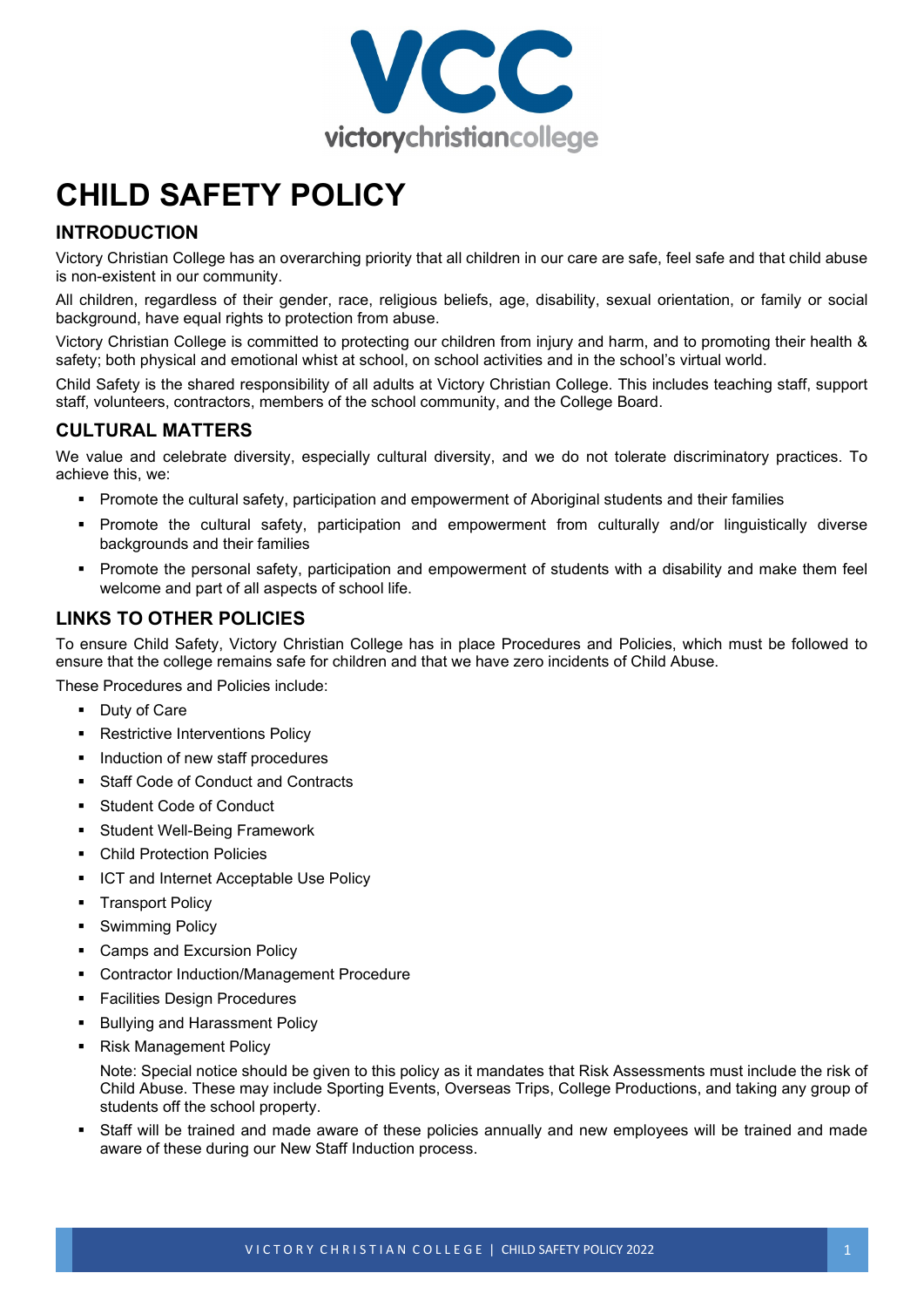

## **CHILD SAFETY OFFICERS**

The Child Safety Officers will be the Principal, Deputy Principals and the College Chaplain.

# **RESPONSIBILITIES OF THE COLLEGE BOARD**

The Board of Victory Christian College has ultimate responsibility for the detection and prevention of child abuse and is responsible for ensuring that appropriate and effective internal control systems are in place.

The Board is required to monitor and evaluate the effectiveness of its risk control systems. The Board is also responsible for ensuring that appropriate policies and procedures, and a Child Safety Code of Conduct, are in place and being adhered to.

### **RESPONSIBILITIES OF THE PRINCIPAL**

- Dealing with and investigating reports of child abuse
- Ensuring that all staff, contractors, and volunteers are aware of relevant laws, College, policies and procedures, and the College's Child Safety Code of Conduct
- Ensuring that all adults within the Victory Christian College community are aware of their obligation to report suspected sexual abuse of a child in accordance with these policies and procedures
- Ensuring that all staff, contractors and volunteers are aware of their obligation to observe the Code of Conduct (particularly as it relates to child safety)
- Providing support for staff, contractors and volunteers in undertaking their child protection responsibilities
- Listening to, and acting on, any concerns students or their parents and carers, raise with us.

### **RESPONSIBILITIES OF EMPLOYEES IN LEADERSHIP POSITIONS**

Employees in leadership positions have the express responsibility of embedding a culture that ensures ongoing Child Safety at Victory Christian College.

They are to assess the risk of child abuse within their area of responsibility and eradicate/minimise any risk to the extent possible.

They should be familiar with the types of abuse that might occur within their area of responsibility and be alert for any indications of such conduct.

## **RESPONSIBILITIES OF EMPLOYEES, CONTRACTORS AND VOLUNTEERS**

All Staff, Volunteers and Contractors share in the responsibility for the prevention and detection of child abuse, and must:

- Adhere to Child Safety Policies, Procedures, Instructions and Guidelines
- Co-operate with the College with respect to any action taken to comply with any requirement imposed by or under the Policies, Ministerial Orders or Act
- Not wilfully place at risk the health and safety of any children
- Familiarise themselves with the relevant laws, the Code of Conduct, Victory Christian College's policy and procedures in relation to child protection, and comply with all requirements
- Report any reasonable belief that a child's safety is at risk to the relevant authorities in consultation with the Principal, (i.e. Police and/or the Child Protection Services) and fulfill their obligations as mandatory reporters
- Report any suspicion that a child's safety may be at risk to their supervisor (or, if their supervisor is involved in the suspicion, to a Child Safety Officer)
- Provide an environment that is supportive of all children's emotional and physical safety.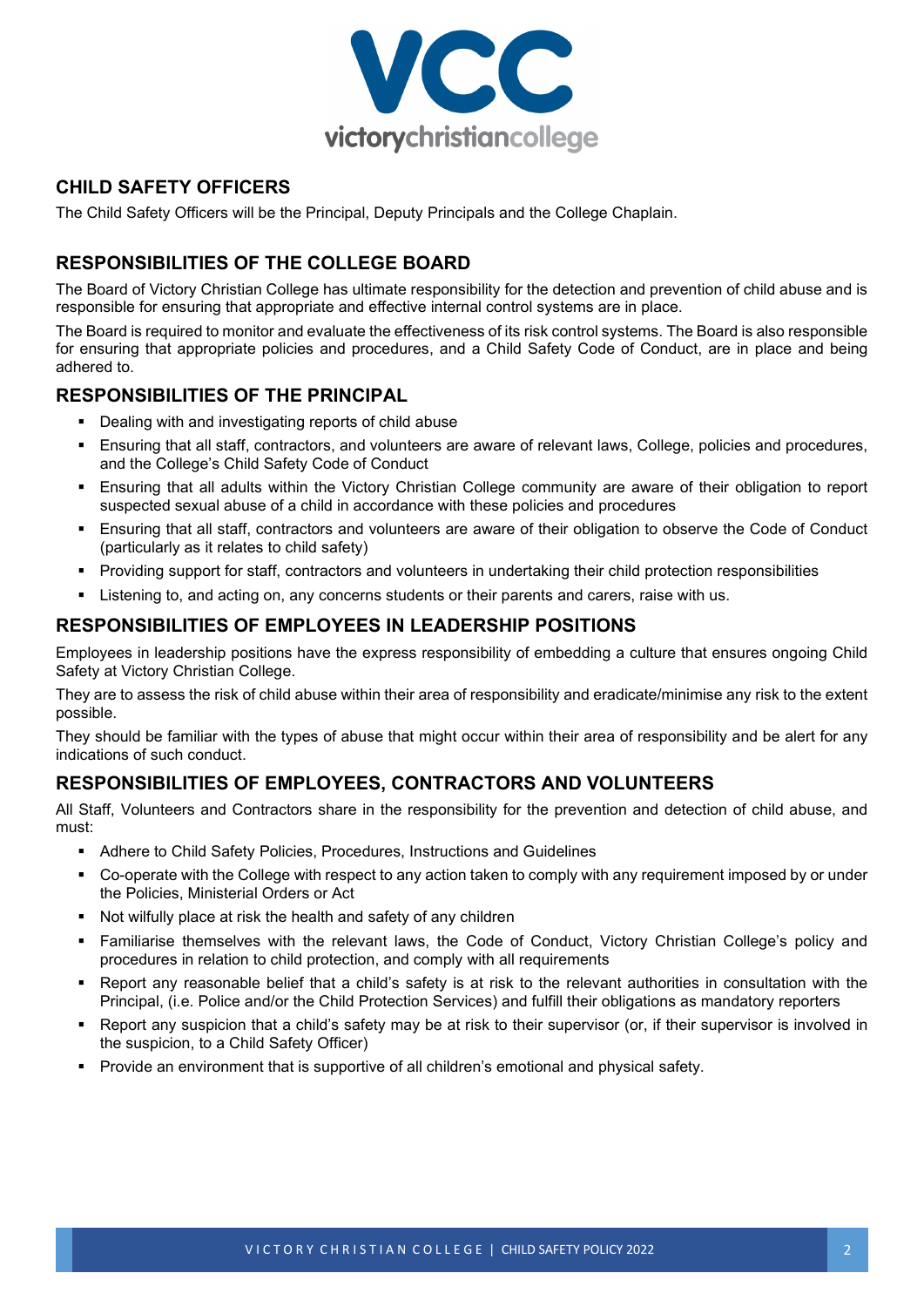

# **STRATEGIES TO EMBED A CULTURE OF CHILD SAFETY**

| <b>STRATEGY</b>                                                                                                                                                                                                                                    | <b>RESPONSIBLE STAFF MEMBER/S</b>                          |
|----------------------------------------------------------------------------------------------------------------------------------------------------------------------------------------------------------------------------------------------------|------------------------------------------------------------|
| We will include Child Safety on Sub-School Meeting Agendas                                                                                                                                                                                         | Sub School Leaders                                         |
| We will annually train Board members and staff about Child Safety<br>Standards, including current regulations, and reinforce our collective<br>obligations and responsibilities for managing the risk of child abuse in the<br>school environment. | Board Chair and Principal                                  |
| We will annually present Choices, Decisions and Outcomes (or an equivalent<br>program) that teaches secondary students about Healthy & Respectful<br>Relationships                                                                                 | Deputy Principal in coordination with<br>the Gianna Centre |
| We will annually run student Mental Health, Resilience and Child Safety<br>Workshops.                                                                                                                                                              | To be coordinated by the Deputy<br>Principal and Chaplain  |
| We will advise parents of our Child Protection Policies and our Child Safety<br>Code of Conduct through our newsletter and website.                                                                                                                | Website Manager & Newsletter<br>Editor                     |
| The Child Safety Policy and Code of Conduct will be published in the Parent<br>Handbook, which outlines that managing the risk or child abuse is the<br>collective responsibility of all members of the school community.                          | <b>Administration Staff</b>                                |
| We will embed Child Safety Topics in the P.E. and Health curriculum.                                                                                                                                                                               | Health & P.E Faculty Leader and Staff                      |
| We will consider Child Safety matters on all risk assessments                                                                                                                                                                                      | Deputy Principal and Teaching Staff                        |
| We will provide students with visible access to the Child Protection Fact<br>Sheet, and Child Protection Poster.                                                                                                                                   | <b>Administration Staff</b>                                |
| We will promote the participation and empowerment of students in decision<br>making about Child Safety, through focus group discussions with student<br>leaders and class representatives.                                                         | <b>Student Leadership Coordinator</b>                      |

# **EMPLOYMENT AND INDUCTION PROCEDURES**

#### **Victory Christian College undertakes a comprehensive recruitment and screening process for all workers which aims to:**

- **Promote and protect the safety of all children under the care of Victory Christian College.**
- Identify the safest and most suitable people who share Victory Christian College's values and commitment to protect children.
- **Prevent a person from working at Victory Christian College if they pose a risk to children.**

#### **Victory Christian College requires:**

- All new staff to sign a statutory declaration in regards to previous allegations of sexual abuse or misconduct, as part of their employment contract.
- All non-teaching staff, volunteers and contractors to have current working with children's checks.
- All teachers to have VIT registration.
- All parents participating in school camps, or directly responsible for groups of students on excursions to have a current Working with Children's check and to read and sign the Child Safety Code of Conduct.
- All new staff and Contractors to complete a safety induction, to read, acknowledge and sign the Child Safety Code of Conduct.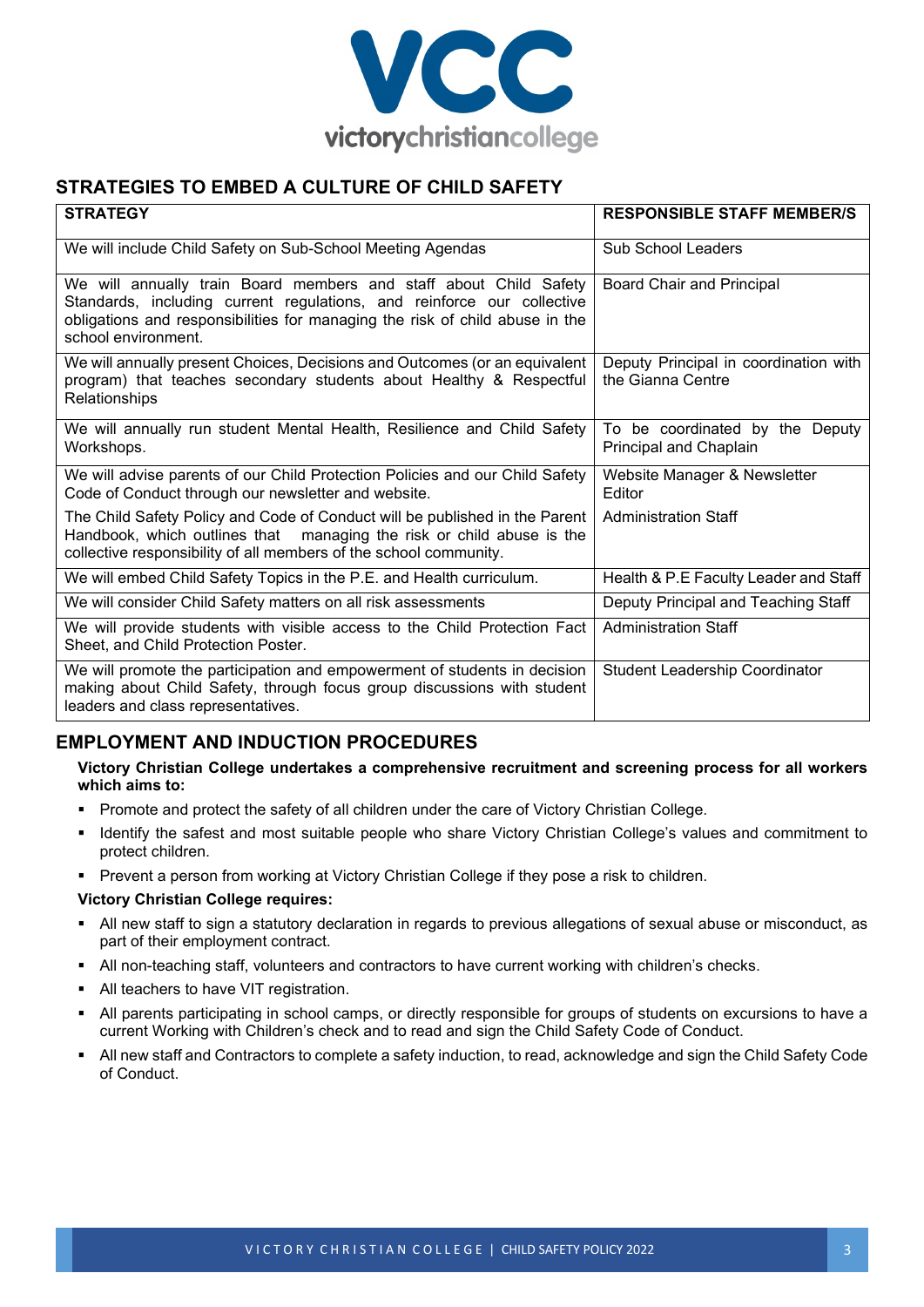

## **ONGOING TRAINING AND SUPERVISION**

Training and education is important to ensure that everyone in our organisation, including members of the College Board, understand that child safety is everyone's responsibility.

Our organisational culture aims for all Staff and Volunteers (in addition to parents/carers and children) to feel confident and comfortable in discussing any allegations of child abuse or child safety concerns.

We train our staff and volunteers to identify, assess, and minimise risks of child abuse and to detect potential signs of child abuse.

We also support our staff and volunteers through ongoing supervision to: develop their skills to protect children from abuse; and promote the cultural safety of Aboriginal children, the cultural safety of children from linguistically and/or diverse backgrounds, and the safety of children with a disability.

Staff members continued suitability for child-connected work will be monitored and assessed through the annual Staff Appraisal process, including a peer observation process for teaching staff.

# **PROCEDURE FOR RESPONDING TO ALLEGATIONS OF CHILD ABUSE**

A Child is anyone under the age of 18.

Child abuse includes any act committed again a child involving physical violence, sexual offence, grooming, serious emotional or psychological harm, or serious neglect. (See Mandatory Reporting Policy for detailed descriptions and indicators.)

Fulfilling the roles and responsibilities contained in the following procedure does not displace or discharge any other obligations that arise if a person reasonably believes that a child is at risk of child abuse;

### **REPORTING**

Any Staff member, Volunteer or Contractor who has grounds to suspect abusive activity must immediately notify a Child Safety Office about their concern.

In situations where the Child Safety Office is suspected of involvement in the activity, or if the person having the suspicion does not believe that the matter is being appropriately addressed or dealt with, the matter should be reported to the next highest level of supervision.

Child Safety Officers must report complaints of suspected abusive behaviour or misconduct to the Principal and to any external regulatory body such as the police.

Allegations of misconduct against a Staff member, Contractor or Volunteer, which meet the Reportable Conduct Scheme criteria, must be reported by the Principal to the Commission for Children and Young People, within three business days of the report being made.

Mandatory/voluntary reporting requirements are documented in the Child Protection Policies.

#### **INVESTIGATING**

If the appropriate child protection service or the police decide to investigate this report, all Employees, Contractors or Volunteers must co-operate fully with the investigation.

Whether or not the authorities decide to investigate, the Principal will consult with the authorities to determine whether an internal investigation is appropriate. If it is decided that such an investigation will not conflict with any proceeding of the authorities, the Principal may decide to conduct such an investigation. All Employees, Contractors and Volunteers must co-operate fully with the investigation. If the allegations reported meet the Reportable Conduct Scheme Criteria, the Principal must undertake an investigation and report the outcomes to the Commission for Children and Young People.

Any such investigation will follow a systematic approach and apply procedural fairness, according to the Commission's guidelines.

The Principal will make every effort to keep any such investigation confidential; however, from time to time other members of staff may need to be consulted in conjunction with the investigation.

After an initial review and a determination that the suspected abuse warrants additional investigation, the Principal shall coordinate the investigation with the appropriate investigators and/or law enforcement officials. Internal or external legal representatives will be involved in the process, as deemed appropriate.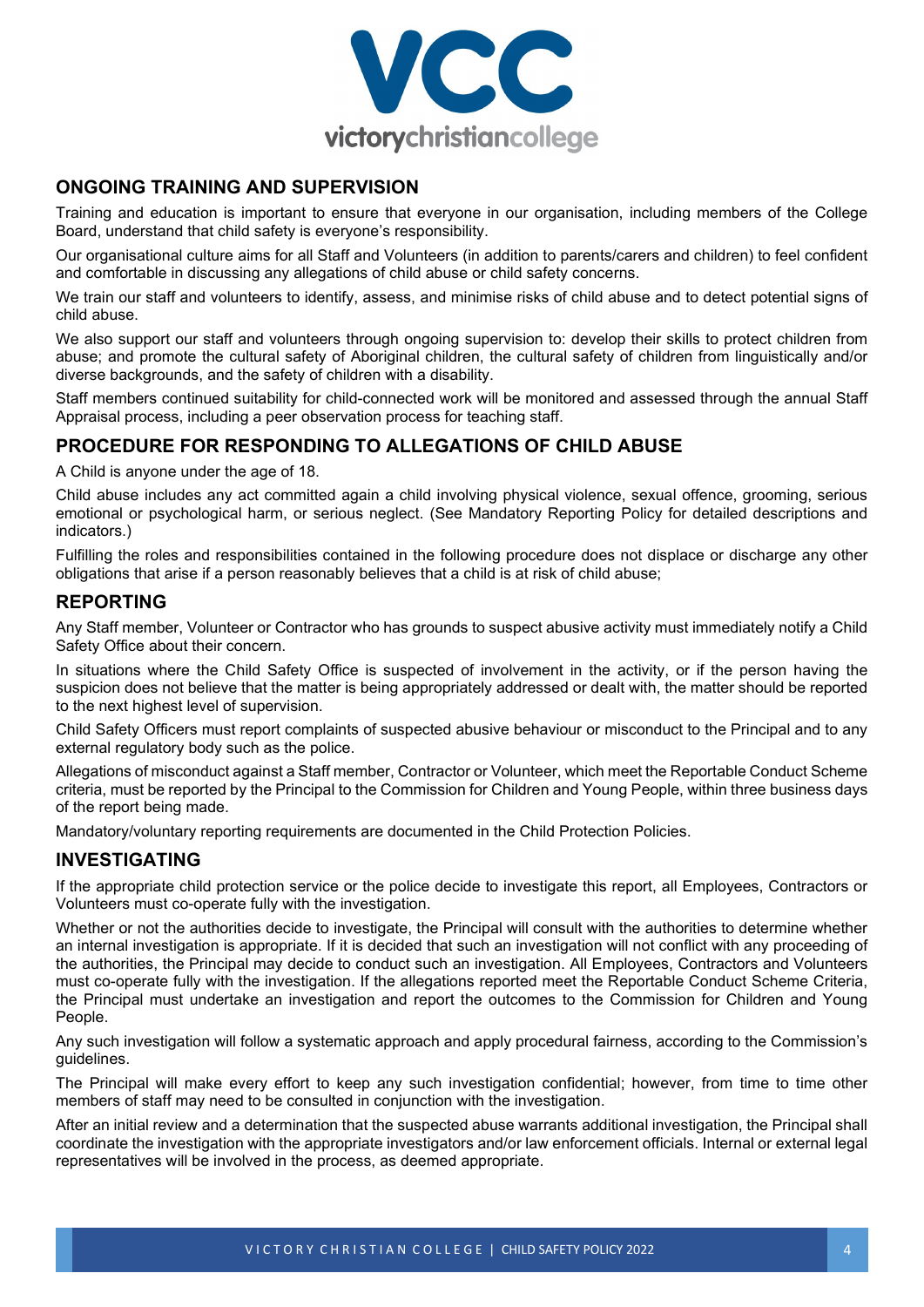

## **RESPONDING**

If it is alleged that a member of staff, contractor or a volunteer may have committed an offence or have breached Victory Christian College's policies or its Code of Conduct the person concerned may be stood down (with pay, where applicable) while an investigation is conducted.

If the investigation concludes that on the balance of probabilities an offence (or a breach of the College's policies or Code of Conduct) has occurred then disciplinary action may follow, up to and including dismissal or cessation of involvement with the College. The findings of the investigation will also be reported to any external body as required, including the Commission for Children and Young People.

# **PRIVACY**

All personal information considered or recorded will respect the privacy of the individuals involved unless there is a risk to someone's safety. Victory Christian College will have safeguards and practices in place to ensure any personal information is protected. Everyone is entitled to know how the personal information is recorded, what will be done with it, and who will be able to access it.

### **LEGISLATIVE RESPONSIBILITIES**

Victory Christian College takes its legal responsibilities seriously, including:

#### **FAILURE TO DISCLOSE:**

Reporting child sexual abuse is a community-wide responsibility. All adults in Victoria who have a reasonable belief that an adult has committed a sexual offence against a child under 16 have an obligation to report that information to the police. Please refer to the Failure to Disclose Policy for additional information.

#### **FAILURE TO PROTECT:**

People of authority in our organisation will commit an offence if they know of a substantial risk of child sexual abuse and have the power or responsibility to reduce or remove the risk, but negligently fail to do so. Please refer to the Failure to Protect Policy for additional information.

Any personnel who are **Mandatory Reporters** must comply with their duties. Please refer to the Mandatory Reporting Policy for additional information.

## **REVIEW OF PROCEDURES AND POLICY**

The Child Safety procedures and policies will be reviewed by the College Board annually.

#### **WHERE TO GO FOR FURTHER INFORMATION**

The following people will be able to provide further information

- Principal, Anne Marie Rodgers
- **Deputy Principals, Chris Harvey and Craig Kanzamar**
- College Chaplain, Steve Emonson

# **RELEVANT LEGISATION AND REGULATIONS:**